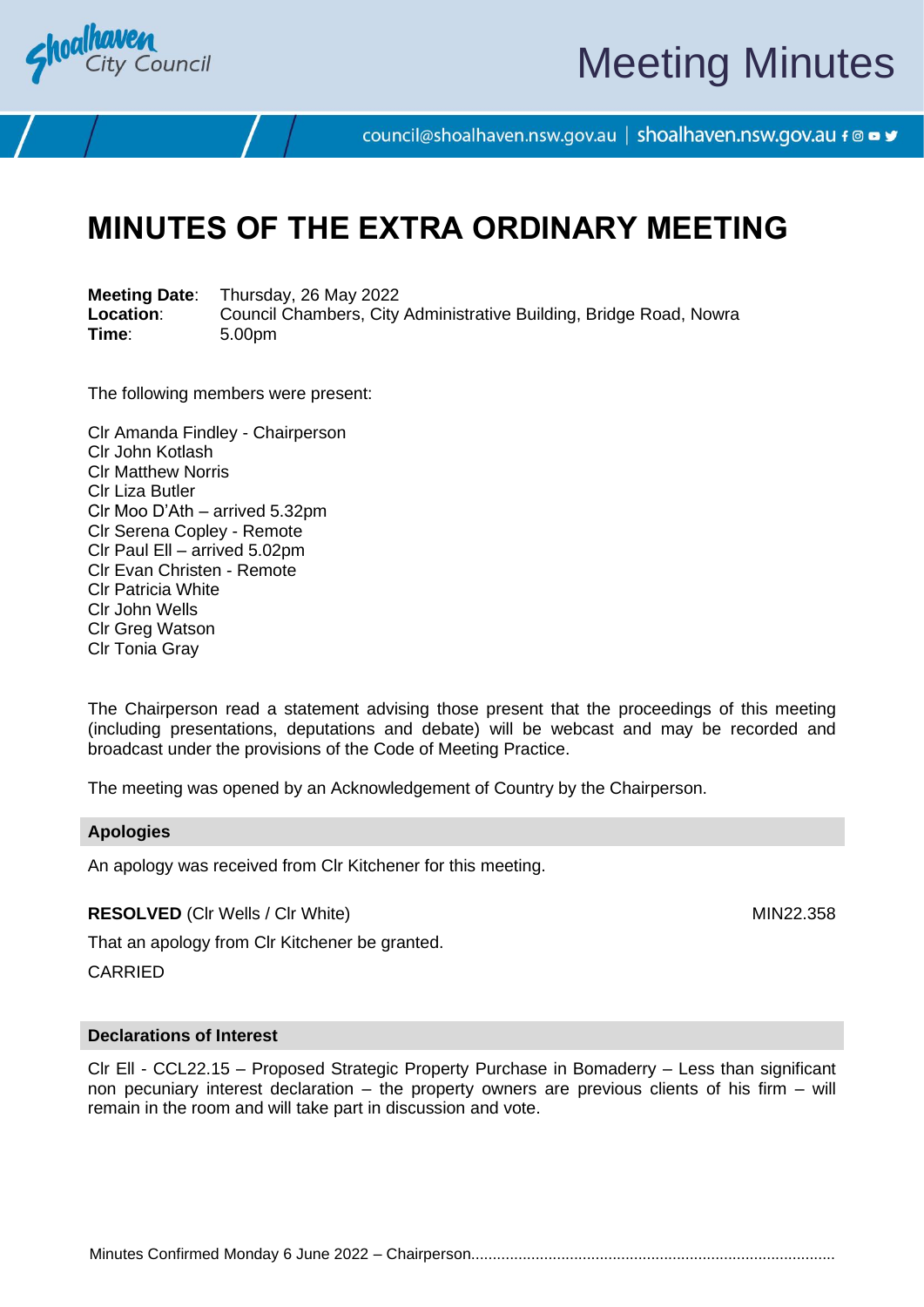

#### **MAYORAL MINUTE**

Nil

# **DEPUTATIONS AND PRESENTATIONS**

Nil

## **REPORTS**

#### **CL22.238** Proposed Strategic Property Purchase in Bomaderry **HPERM Ref:**

#### **Recommendation**

That Council, in accordance with Section 10A(2)(d)(i) of the Local Government Act 1993, consider a separate confidential report in relation to the proposed purchase of a property in Bomaderry.

#### **RESOLVED** (CIr Wells / CIr White) MIN22.359

That Council, in accordance with Section 10A(2)(d)(i) of the Local Government Act 1993, consider a separate confidential report in relation to the proposed purchase of a property in Bomaderry.

CARRIED

# **CONFIDENTIAL REPORTS**

Pursuant to Section 10A(4) the public were invited to make representation to the meeting before any part of the meeting is closed, as to whether that part of the meeting should be closed.

No members of the public made representations.

#### **RESOLVED** (Clr Wells / Clr White) MIN22.360

That the press and public be excluded from the Meeting, pursuant to section 10A(1)(a) of the Local Government Act, 1993, to consider the following items of a confidential nature.

#### CCL22.15 Proposed Strategic Property Purchase in Bomaderry

*Commercial information of a confidential nature that would, if disclosed prejudice the commercial position of the person who supplied it.10(A)(2)(d)(i)*

*There is a public interest consideration against disclosure of information as disclosure of the information could reasonably be expected to reveal commercial-inconfidence provisions of a contract, diminish the competitive commercial value of any information to any person and/or prejudice any person's legitimate business, commercial, professional or financial interests.*

#### CARRIED

The meeting moved into confidential the time being 5.03pm.

The meeting moved into open session, the time being 6.04pm.

**D22/217819**